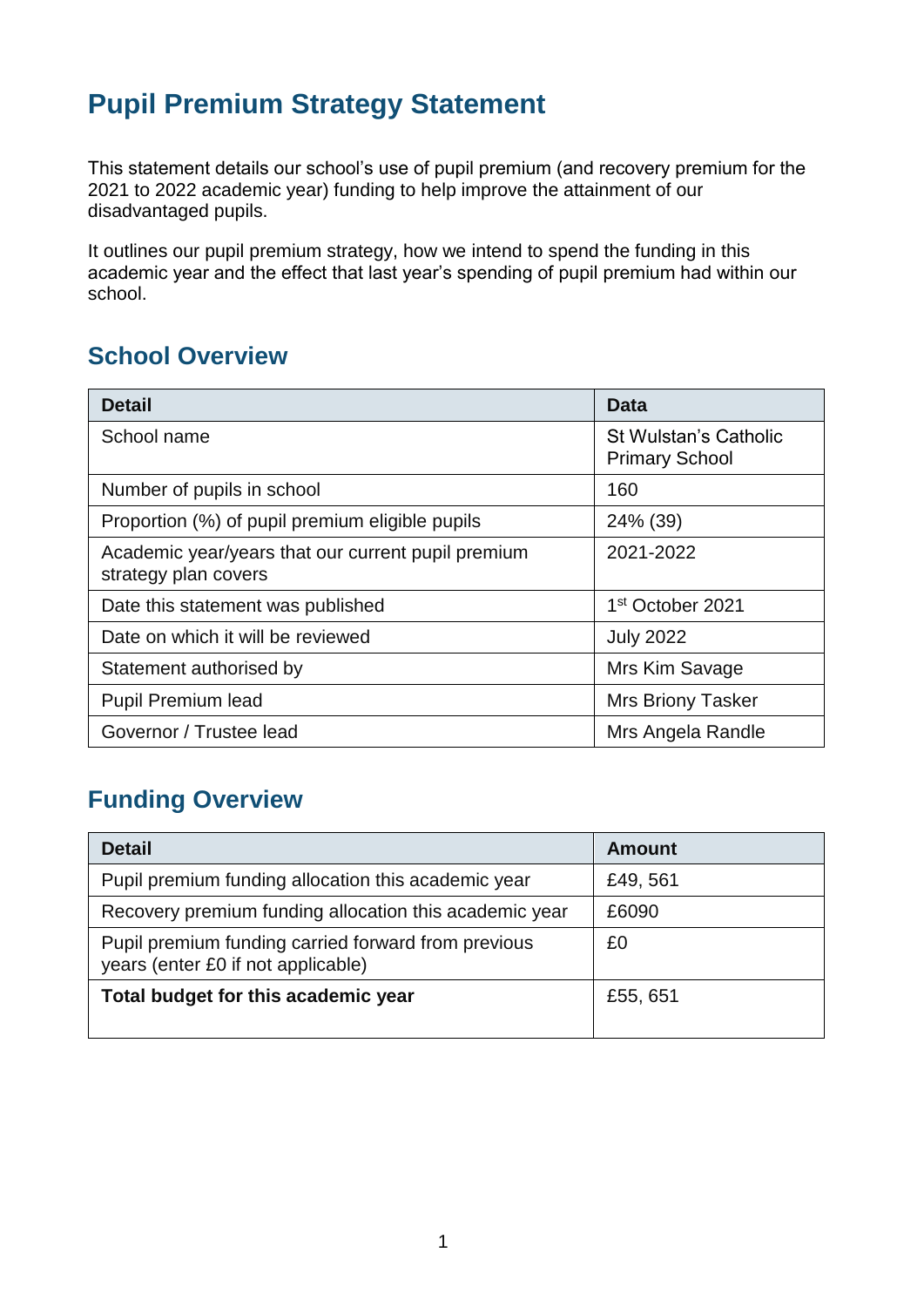# **Part A: Pupil Premium Strategy Plan**

### **Statement of Intent**

At St Wulstan's Catholic Primary School, we provide an inclusive education which equips all learners for future success. Our curriculum is designed to overcome the barriers to learning that disadvantaged students face, promote cultural capital by providing enrichment opportunities throughout the curriculum and via involvement in the wider school community whilst bridging the academic gaps in learning and raising attainment. Our Pupil Premium Strategy Plan, including our Recovery Premium Plan, outlines the additional support that disadvantaged pupils receive to ensure that they meet the same aspirational objectives as their non-disadvantaged peers.

Our strategy is also integral to our plans for education recovery (including through the National Tutoring Programme), for pupils whose education has been worst affected, including non-disadvantaged pupils. Our intention to ensure non-disadvantaged pupils' attainment will be sustained and improved alongside progress for their disadvantaged peers.

The key principles of our plan are:

- to identify pupil needs, intervene early and provide pupils with 1-to-1 and small group booster sessions, to help overcome any gaps in education brought on by a variety of factors, including during COVID-19 school closures.
- to adopt an approach where all staff take responsibility for pupil outcomes and raise expectations for all (including disadvantaged pupils).
- to help towards activity costs, to enable us to provide a rich diverse experience for our pupils.

Our ultimate objectives are:

- To narrow the attainment gap between disadvantaged and non-disadvantaged pupils.
- For all disadvantaged pupils in school to make or exceed nationally expected progress rates.
- To support our children's health and wellbeing to enable them to access learning at an appropriate level and developing their cultural capital

These complement the whole-school priorities within the School Development Plan (SDP) for 2021-22.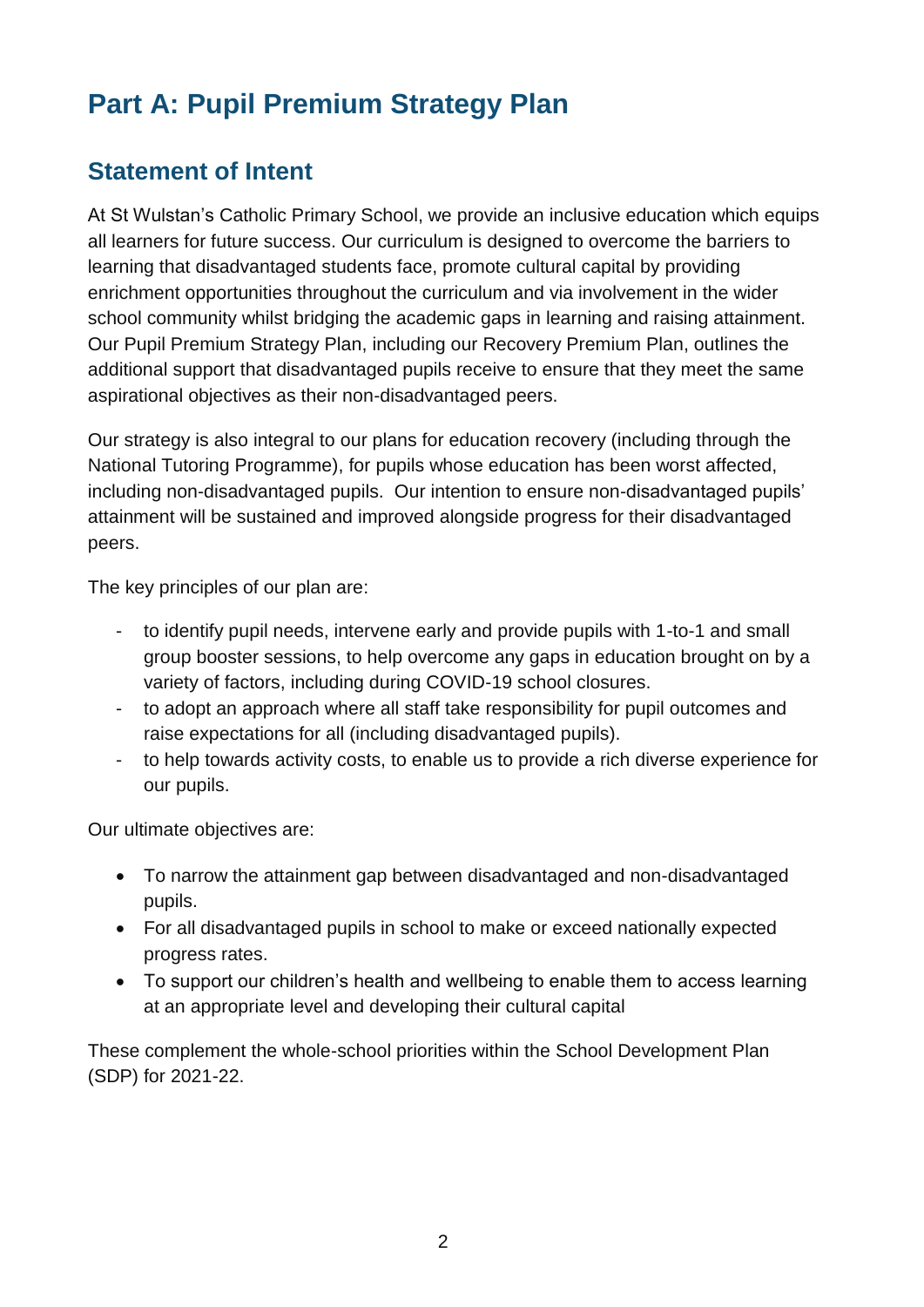# **Challenges**

This details the key challenges to achievement that we have identified among our disadvantaged pupils.

| <b>Challenge</b><br>number | <b>Detail of challenge</b>                                                                                                                                                                                                                |
|----------------------------|-------------------------------------------------------------------------------------------------------------------------------------------------------------------------------------------------------------------------------------------|
|                            | An increase in the attainment gap between disadvantaged children and<br>their non-disadvantaged peers following the pandemic. This has<br>partially been due to differing levels of engagement with home learning<br>during each lockdown |
|                            | Additional needs, particularly difficulties with speech and language                                                                                                                                                                      |
| 3                          | Attendance and punctuality                                                                                                                                                                                                                |
|                            | Social and emotional difficulties, including increased mental health<br>needs following the pandemic                                                                                                                                      |

### **Intended Outcomes**

This explains the outcomes we are aiming for **by the end of our current strategy plan**, and how we will measure whether they have been achieved.

| <b>Intended outcome</b>                                                                                                                                                                                                                            | <b>Success criteria</b>                                                                                                                                                 |
|----------------------------------------------------------------------------------------------------------------------------------------------------------------------------------------------------------------------------------------------------|-------------------------------------------------------------------------------------------------------------------------------------------------------------------------|
| Pupil Premium pupils to make accelerated<br>progress to catch-up on learning lost due<br>to the pandemic and to narrow the<br>attainment gap between PP and non-PP<br>pupils, including additional challenge for<br>more able Pupil Premium pupils | Achieve national average progress in<br>reading, writing and mathematics<br>Progress evident in pupils' work                                                            |
| Pupil Premium pupils to reach the<br>required standard in phonics by the end of<br>Year <sub>1</sub>                                                                                                                                               | Year 1 PP pupils - 75% to pass Phonic<br>Check at the end of Year 1 (based on<br>current cohort)<br>Year 2 PP pupils- 100% to pass Phonic<br>Check by the end of Year 2 |
| Improved attendance of Pupil Premium<br>pupils                                                                                                                                                                                                     | 96% attendance rate for Pupil Premium<br>pupils                                                                                                                         |
| To improve children's social, emotional<br>and mental health.                                                                                                                                                                                      | Pupils report feeling safe and secure in<br>school                                                                                                                      |
|                                                                                                                                                                                                                                                    | Pupils' progress in PSHE Jigsaw<br>assessments to show improvement, in<br>line with peers                                                                               |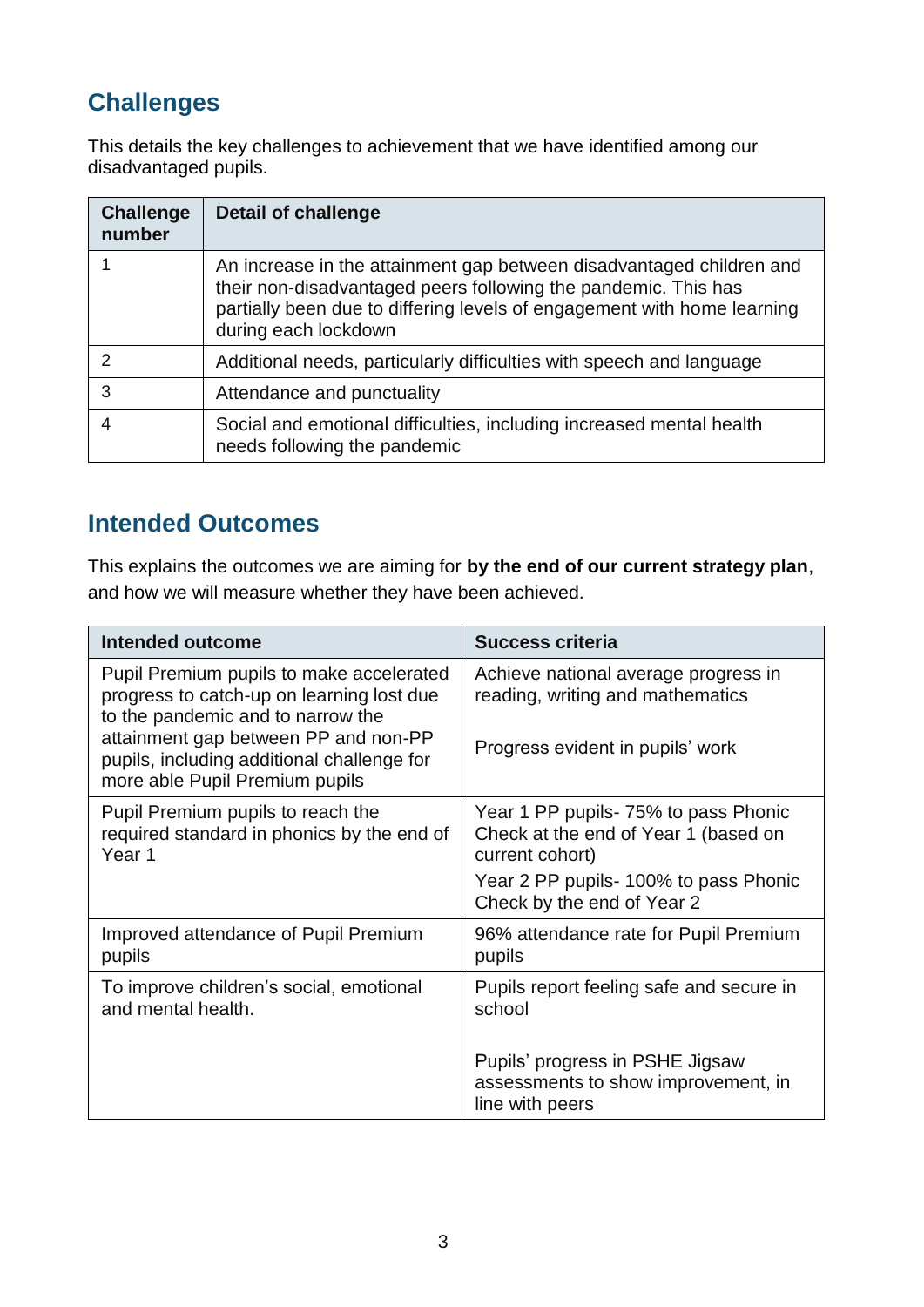# **Activity in this academic year**

This details how we intend to spend our pupil premium (and recovery premium funding) **this academic year** to address the challenges listed above.

### **Teaching (for example, CPD, recruitment and retention)**

Budgeted cost: £28,783

| <b>Activity</b>                                                                                                     | <b>Evidence that supports this</b><br>approach                                                                                                                                                                                              | <b>Challenge</b><br>number(s)<br>addressed |
|---------------------------------------------------------------------------------------------------------------------|---------------------------------------------------------------------------------------------------------------------------------------------------------------------------------------------------------------------------------------------|--------------------------------------------|
| Appointment of<br>temporary teacher for<br>Year 3 and 4 to<br>provide targeted<br>support to vulnerable<br>learners | Data analysis used to identify gaps<br>in skills and knowledge to provide<br>overview of key objectives to be<br>delivered by temporary teacher<br>whilst working with vulnerable<br>learners in LKS2                                       |                                            |
| Re-train staff and<br>children in Peer<br>Massage programme                                                         | Independent and school research<br>has identified the benefits to<br>children's mental well-being and<br>engagement with school. It is also<br>recommended as a valuable tool in<br>promoting appropriate physical<br>contact between peers | 4                                          |

#### **Targeted academic support (for example, tutoring, one-to-one support structured interventions)**

Budgeted cost: £26,354

| <b>Activity</b>                                                                                                                                                                                                           | <b>Evidence that supports this</b><br>approach                                                                | <b>Challenge</b><br>number(s)<br>addressed |
|---------------------------------------------------------------------------------------------------------------------------------------------------------------------------------------------------------------------------|---------------------------------------------------------------------------------------------------------------|--------------------------------------------|
| Delivering research-<br>backed interventions<br>that ensure targeted<br>teaching and<br>measurable progress<br>through use of Shine<br>Reading and<br><b>Mathematics</b><br>interventions-£768 +<br>cost of adult support | Trialled at end of 2020-2021 academic<br>year to track and monitor attainment<br>and progress in Year 4 and 5 | 1                                          |
| Use of online tutoring<br>programme to<br>support                                                                                                                                                                         | DfE recommended approach and<br>use of funding                                                                |                                            |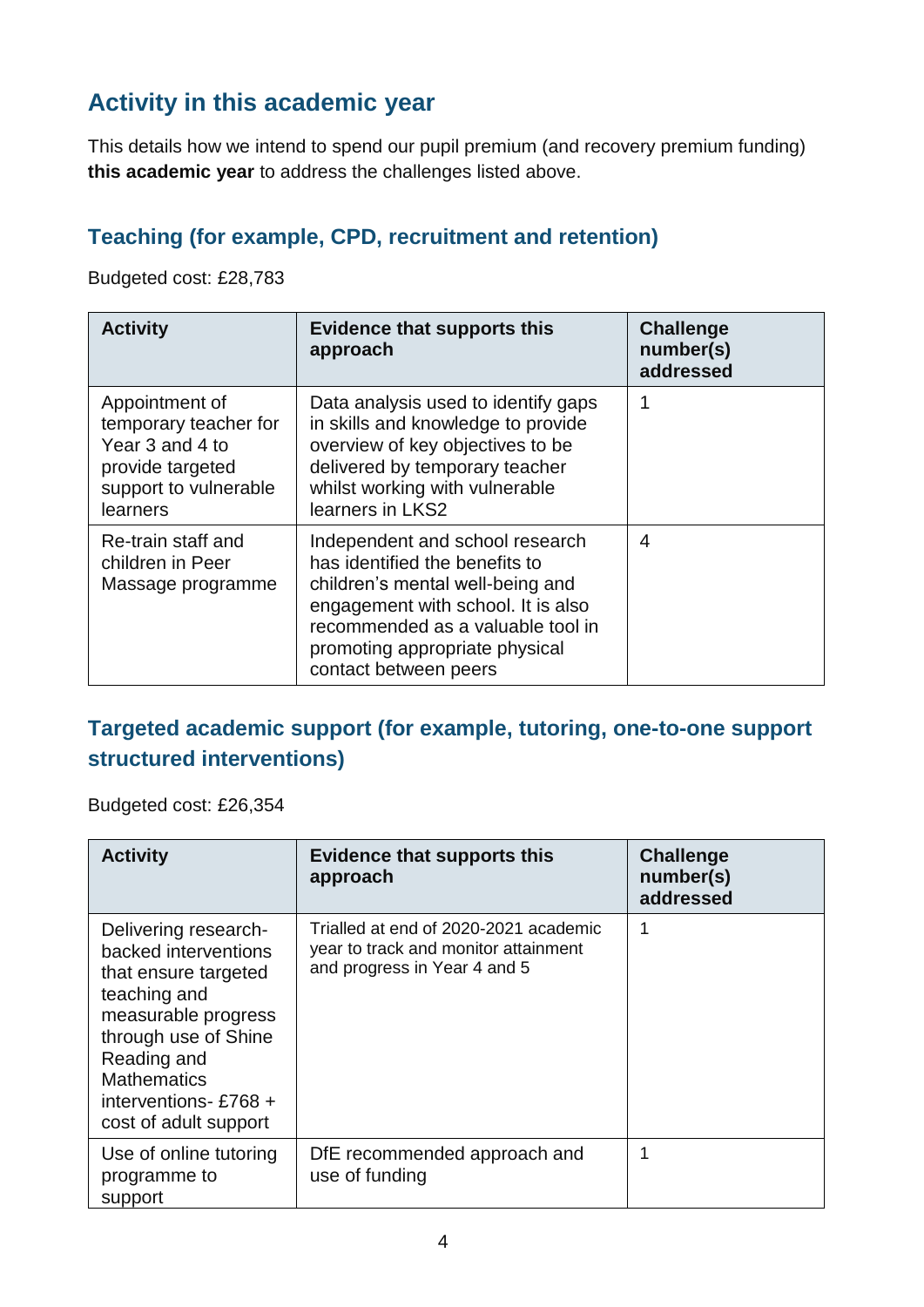| disadvantaged pupils<br>and other identified |  |  |
|----------------------------------------------|--|--|
| learners' mathematics                        |  |  |

## **Wider strategies (for example, related to attendance, behaviour, wellbeing)**

Budgeted cost: £514

| <b>Activity</b>                                                      | <b>Evidence that supports this</b><br>approach  | <b>Challenge</b><br>number(s)<br>addressed |
|----------------------------------------------------------------------|-------------------------------------------------|--------------------------------------------|
| <b>Employment of EWO</b><br>to support attendance<br>and punctuality | Previous successful school-based<br>initiatives | 3                                          |

## **Total budgeted cost: £ 68,469.87**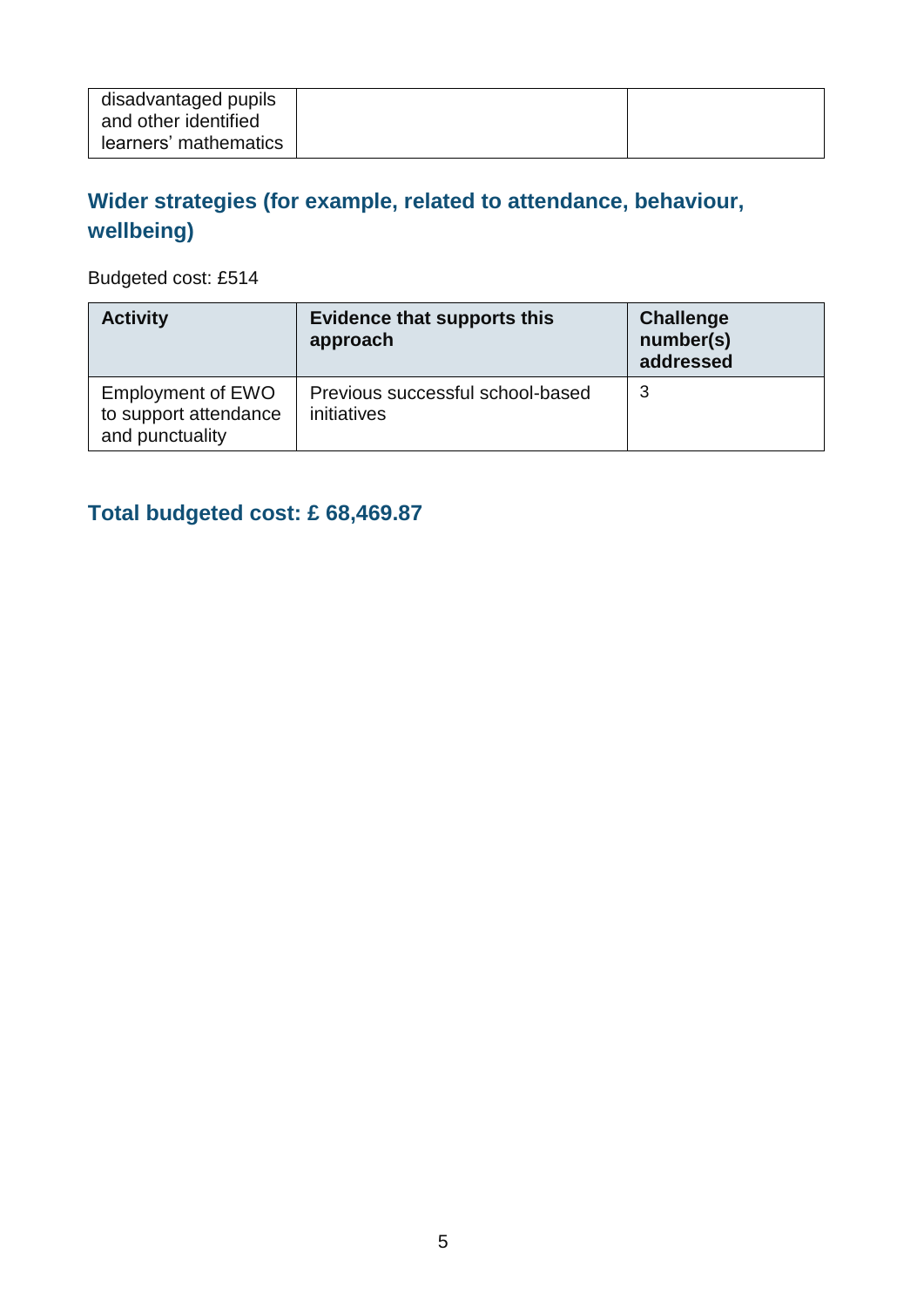# **Part B: Review of outcomes in the previous academic year**

### **Pupil premium strategy outcomes**

This details the impact that our pupil premium activity had on pupils in the 2020 to 2021 academic year.

| Aim                                                                                             | <b>Outcome</b>                                                                                                                                                                                                            |
|-------------------------------------------------------------------------------------------------|---------------------------------------------------------------------------------------------------------------------------------------------------------------------------------------------------------------------------|
| Embed Maths Mastery approach                                                                    | Fully embedded across the school.<br>77.8% of PP children achieved ARE at<br>the end of KS2 and 22.2% of PP<br>achieved GD                                                                                                |
| Improve the attendance and punctuality<br>of PP pupils                                          | Attendance of PP pupils 95.2% (target of<br>over 96%)                                                                                                                                                                     |
| Establish daily small-group phonic<br>interventions for disadvantaged pupils in<br>KS1 and LKS2 | Year 1 PP children- 50% Phonic Check<br>pass (50% joined partway through year)<br>Year 2 PP children-50% Phonic Check<br>pass<br>Improved score for Year 3 and Year 4 PP<br>children receiving targeted phonic<br>support |

#### **Disadvantaged pupil progress scores for 2020/21**

| <b>Measure</b> | <b>Score</b> |
|----------------|--------------|
| Reading        | 6.3          |
| Writing        | 6.6          |
| <b>Maths</b>   | 6.7          |

#### **Strategy aims for disadvantaged pupils for last academic year**

| <b>Measure</b>                   | <b>Score</b>                                        |
|----------------------------------|-----------------------------------------------------|
| Meeting expected standard at KS2 | Reading-100%<br>Writing-100%<br>Mathematics-77.8%   |
| Achieving high standard at KS2   | Reading-22.2%<br>Writing-22.2%<br>Mathematics-22.2% |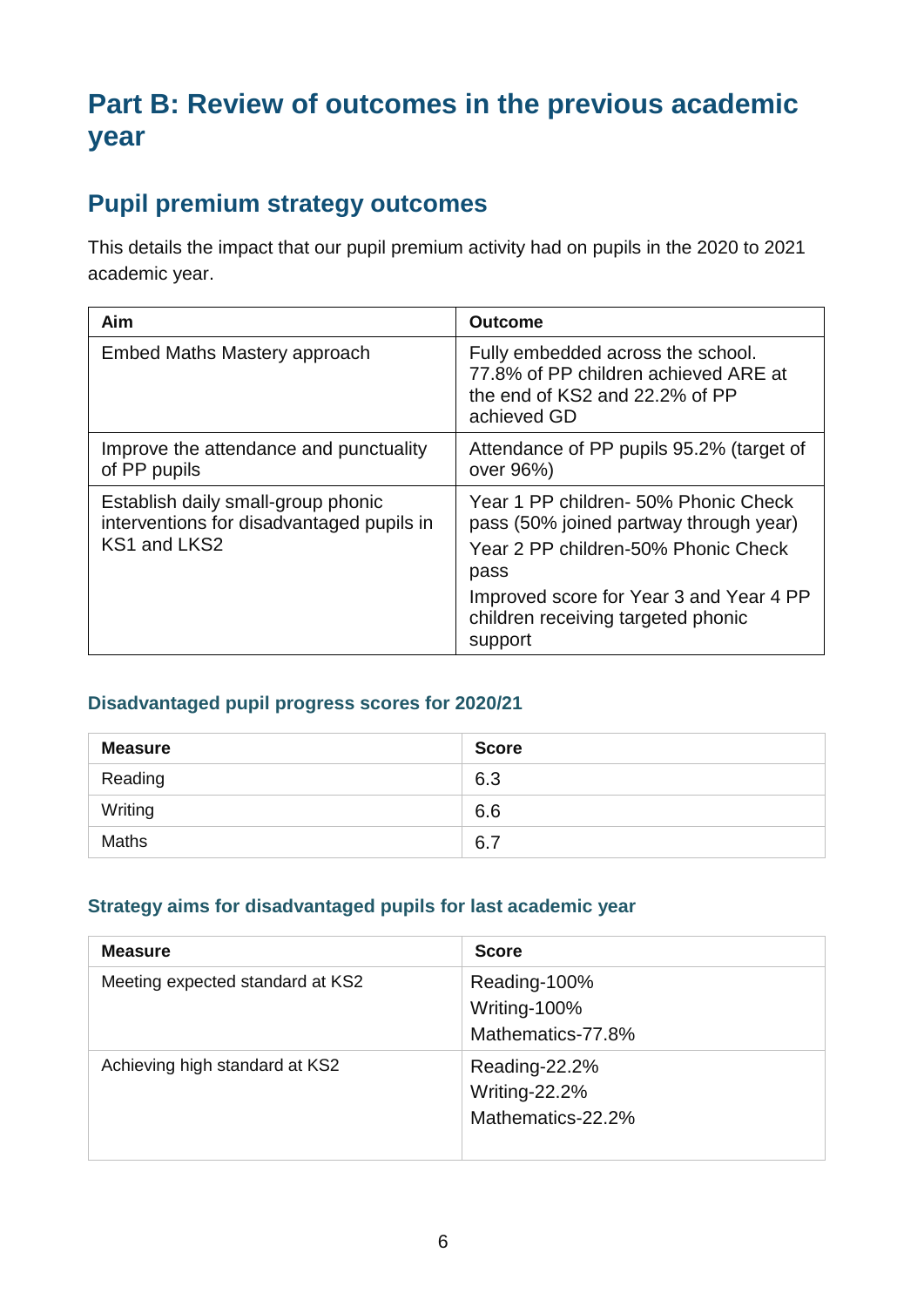# **Externally provided programmes**

*Please include the names of any non-DfE programmes that you purchased in the previous academic year. This will help the Department for Education identify which ones are popular in England*

| <b>Programme</b>                                 | <b>Provider</b>             |
|--------------------------------------------------|-----------------------------|
| Shine Interventions (reading and<br>mathematics) | <b>Hodder Education</b>     |
| Language Links                                   | Speech Link Multimedia Ltd. |